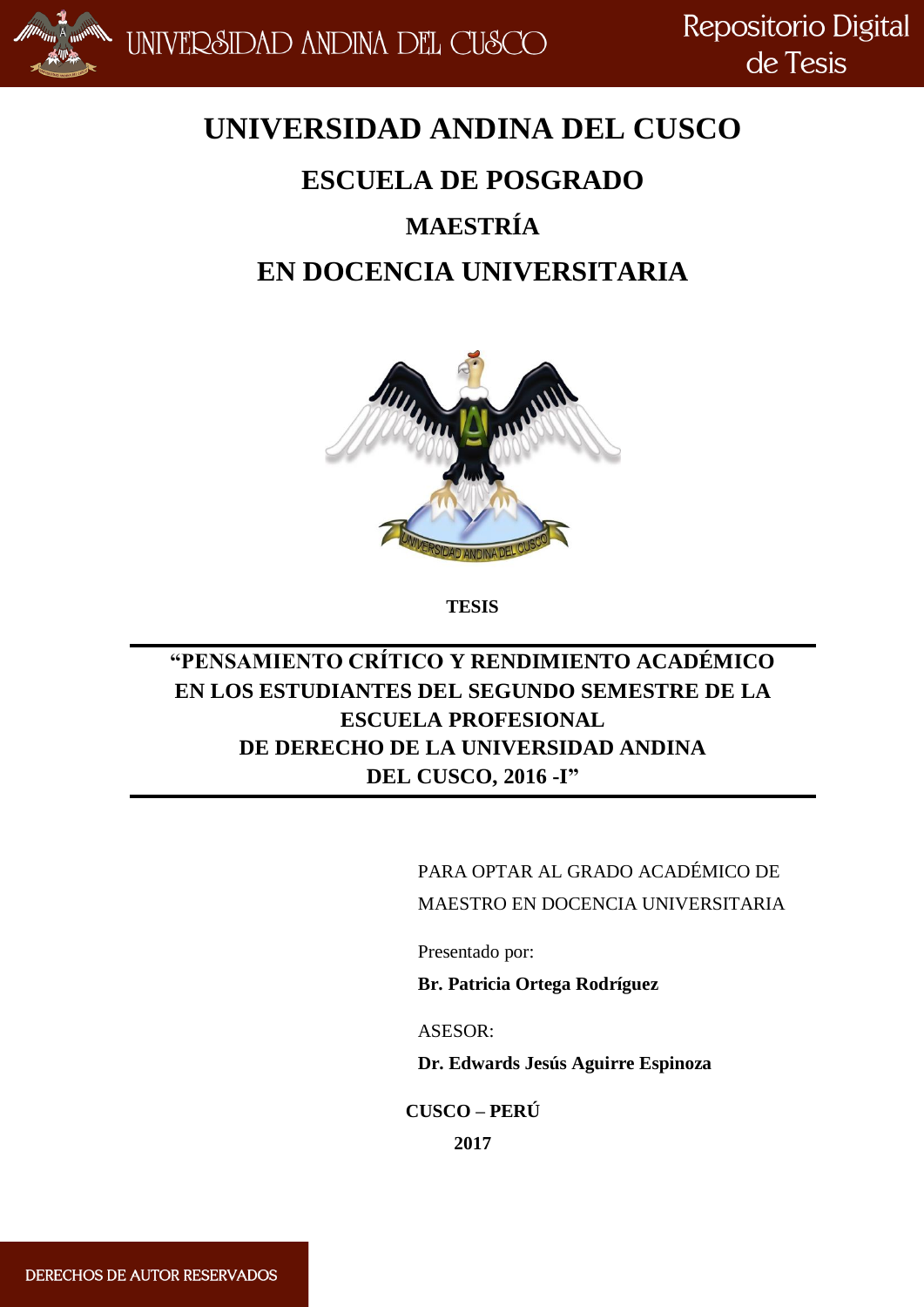

**Título** : PENSAMIENTO CRÍTICO Y RENDIMIENTO ACADÉMICO EN LOS ESTUDIANTES DEL SEGUNDO SEMESTRE DE LA ESCUELA PROFESIONAL DE DERECHO DE LA UNIVERSIDAD ANDINA DEL CUSCO,  $2016 - I$ .

**Autor** : - Patricia Ortega Rodríguez

**Fecha** : 03-11-2017

#### **RESUMEN**

La investigación tuvo como objetivo determinar el nivel de correlación entre el pensamiento crítico y el rendimiento académico de los estudiantes del segundo semestre de la Escuela profesional de Derecho de la Universidad Andina del Cusco; el mismo que se abordó desde las nuevas perspectivas de la Educación de la liberación. En cuanto a la metodología, es cuantitativo, de tipo no experimental de corte de transaccional, porque se recogieron datos en un determinado tiempo. Para la investigación se seleccionaron a los estudiantes de la Escuela profesional de Derecho con una población de 1704 estudiantes matriculados del semestre 2016- I y la muestra fue intencional no probabilística de 102 estudiantes entre 57 mujeres y 45 varones, del segundo semestre. Se empleó la técnica de la encuesta; y el instrumento, el cuestionario de Santiuste. De acuerdo a los resultados, se observa que hay correlación entre el pensamiento crítico y el rendimiento académico, lo que indica el nivel de desarrollo de sus habilidades cognitivas en el uso y manejo del pensamiento crítico, manifestando su desempeño académico en los puntajes obtenidos, como revelan los datos, con un puntaje promedio de 15.59, demostrando que la mayoría llega al nivel Bueno del pensamiento crítico, según los rangos (60- 80%) con el 57.8%; y cuando su rendimiento académico es regular, el puntaje vigesimal solo llega a 12.74 en promedio, lo que indica que también hay 38.2% de estudiantes que tienen un nivel regular de desarrollo del pensamiento crítico; se confirman los valores gracias al uso de la prueba de Correlación de Spearman Rho=0.724, con un p-valor significativo menor al nivel de significancia del 5%, en los estudiantes de la Escuela Profesional de Derecho de la Universidad Andina del Cusco.

PALABRAS CLAVE: pensamiento crítico, rendimiento académico.